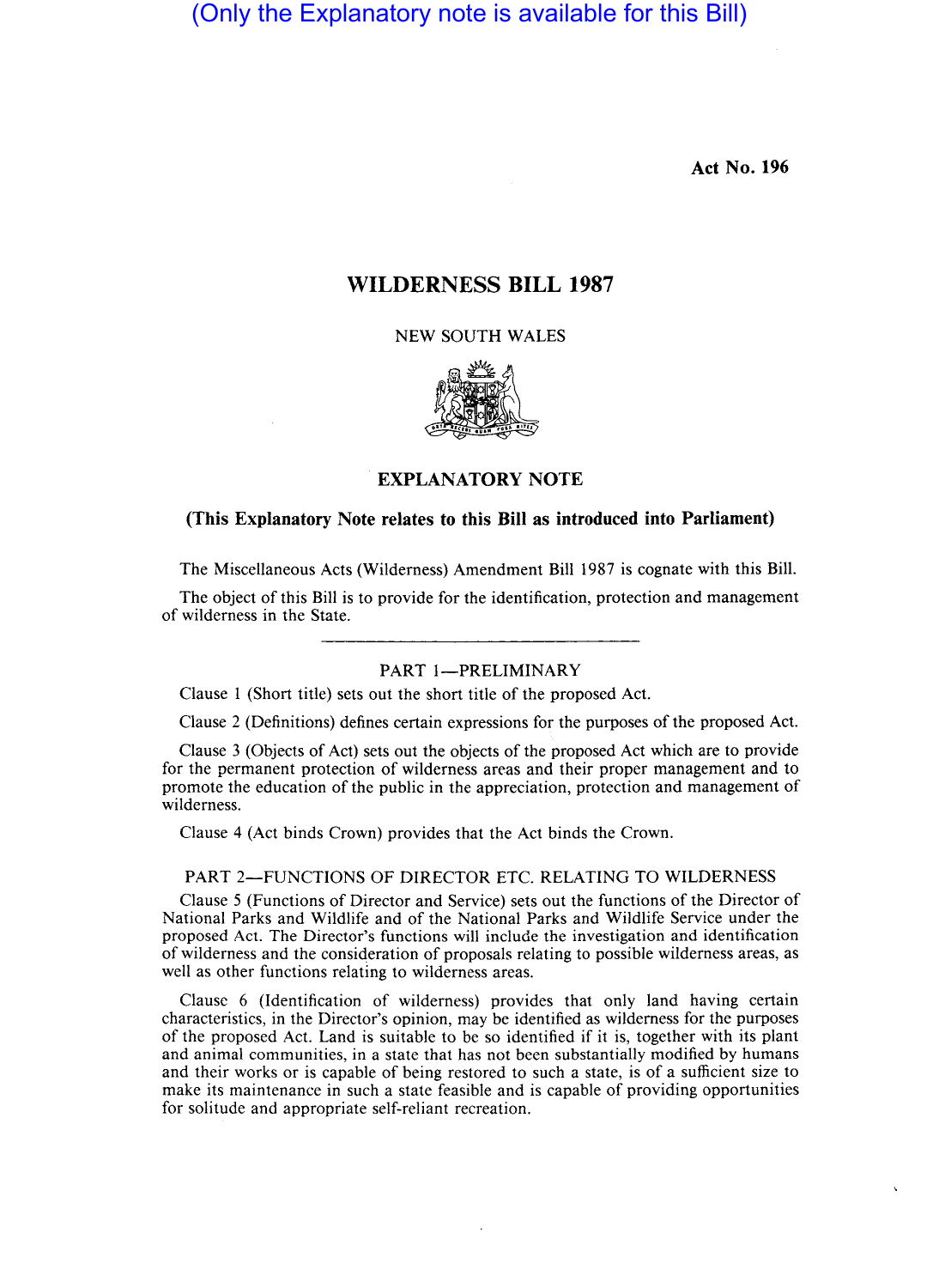2 Act No. **196** 

# *Wilderness 1987*

Clause 7 (Wilderness proposals) provides for the submission to the Director of proposals that areas of land be identified as wilderness, declared to be wilderness areas or added to existing wilderness areas and requires the Director to consider and advise the Minister in relation to any such proposal after receiving it.

# PART 3-WILDERNESS AREAS

#### Division 1-General provisions

Clause 8 (Declaration of wilderness areas) requires areas of land subject to wilderness protection agreements under the proposed Act or subject to conservation agreements, being land that has been identified as wilderness, to be declared by the Minister, by notification published in the Gazette, to be wilderness areas. A declaration relating to land subject to a wilderness protection agreement may be revoked only by an Act of Parliament.

Clause 9 (Management principles for wilderness areas) sets out the principles according to which wilderness areas are to be managed.

#### Division 2—Wilderness protection agreements and conservation agreements

Clause 10 (Wilderness protection agreements) enables the Minister to enter into wilderness protection agreements relating to land identified as wilderness by the Director with a statutory authority that owns or controls such land or the Minister responsible for such an authority. The consent to any such agreement, or to the variation of any such agreement, of any lessee, mortgagee or chargee of the land, and of any person having the benefit of any positive covenant affecting the land, will be required.

Clause 11 (Exhibition of proposed agreements) requires draft wilderness protection agreements to be exhibited for public comment and referred to the National Parks and Wildlife Advisory Council. The Minister must consider any submissions made as a result of public exhibition or reference to the Council before entering into the agreement.

Clause 12 (Purpose and content of agreements) sets out the purposes for which wilderness protection agreements may be entered into and the kinds of terms which such agreements may contain. Such terms must not be inconsistent with the principles set out in clause 9.

Clause 13 (Duration and variation of agreements) provides for the variation and termination of wilderness protection agreements.

Clause 14 (Register of agreements) requires the Director to keep a register of copies of wilderness protection agreements and to make it available for inspection by the public.

Clause 15 (Proposals by statutory authorities affecting certain wilderness areas) prohibits the carrying out of development by statutory authorities in areas subject to wilderness protection agreements or to conservation agreements that have been identified as wilderness, except with the consent of the Minister.

Clause 16 (Additional rrovislons relating to conservation agreements) enables conservation agreements to he entered into under the National Parks and Wildlife Act 1974 in relation to wilderness. The terms of such agreements must not be inconsistent with the principles set out in clause 9.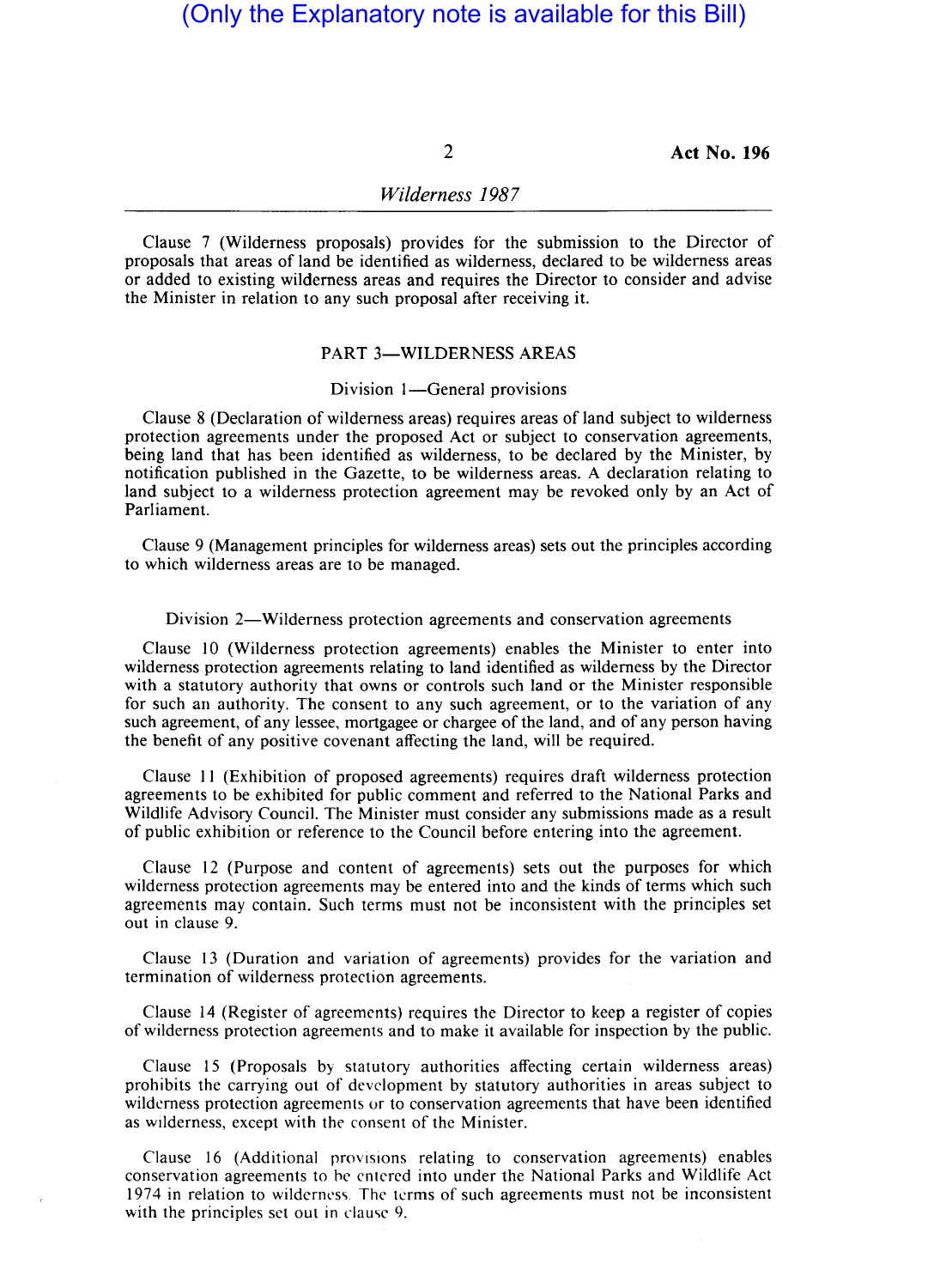3

## *Wilderness* 1987

Division 3-Plans of management for wilderness areas

Clause 17 (Plans of management for land subject to wilderness protection agreements) empowers the Director to prepare a plan of management for land which is or will be subject to a wilderness protection agreement. Such a plan must not be inconsistent with the principles set out in clause 9.

Clause 18 (Adoption etc. of plan of management for land subject to wilderness protection agreement) provides for the adoption, amendment, alteration, substitution and cancellation of plans of management for land subject to wilderness protection agreements.

Clause 19 (Plans of management for other wilderness areas) requires plans of management made under the National Parks and Wildlife Act 1974 for wilderness areas not to be inconsistent with the principles set out in clause 9.

## PART 4-MISCELLANEOUS

Clause 20 (Provisions relating to Crown land leases) prohibits consents to changes in use, or the conversion, sale or disposal, of land leased under Crown lands legislation that has been identified as wilderness unless the Minister is consulted.

Clause 21 (Resolution of certain disputes) provides for the resolution by the Premier of disputes (between the Minister administering the proposed Act and a statutory authority or another Minister) arising under the proposed Act.

Clause 22 (Delegation) enables the Minister and the Director to delegate functions under the proposed Act.

Clause 23 (Wilderness Fund) establishes the Wilderness Fund in the Special Deposits Account in the Treasury. The Fund will be used to meet expenditure incurred in the execution of the proposed Act.

Clause 24 (Wilderness matters to be included in report) requires the Director to report on areas identified as wilderness and other wilderness matters in the annual report of the National Parks and Wildlife Service.

Clause 25 (Relationship of Act to National Parks and Wildlife Act 1974) provides that the proposed Act will not affect the operation of the National Parks and Wildlife Act 1974, except where expressly provided.

Clause 26 (Effect of Crown lands legislation) provides that Crown lands legislation will not affect clause 20 or the terms of any wilderness protection agreement relating to land held under that legislation.

Clause 27 (Restraint etc. of breaches of this Act) gives persons power to seek to remedy or restrain a breach of the proposed Act, by taking proceedings in the Land and Environment Court, even though they would otherwise have no standing to do so.

Clause 28 (Evidence of agreements) provides for the giving of evidence of wilderness protection agreements in legal proceedings.

Clause 29 (Regulations) contains a regulation-making power.